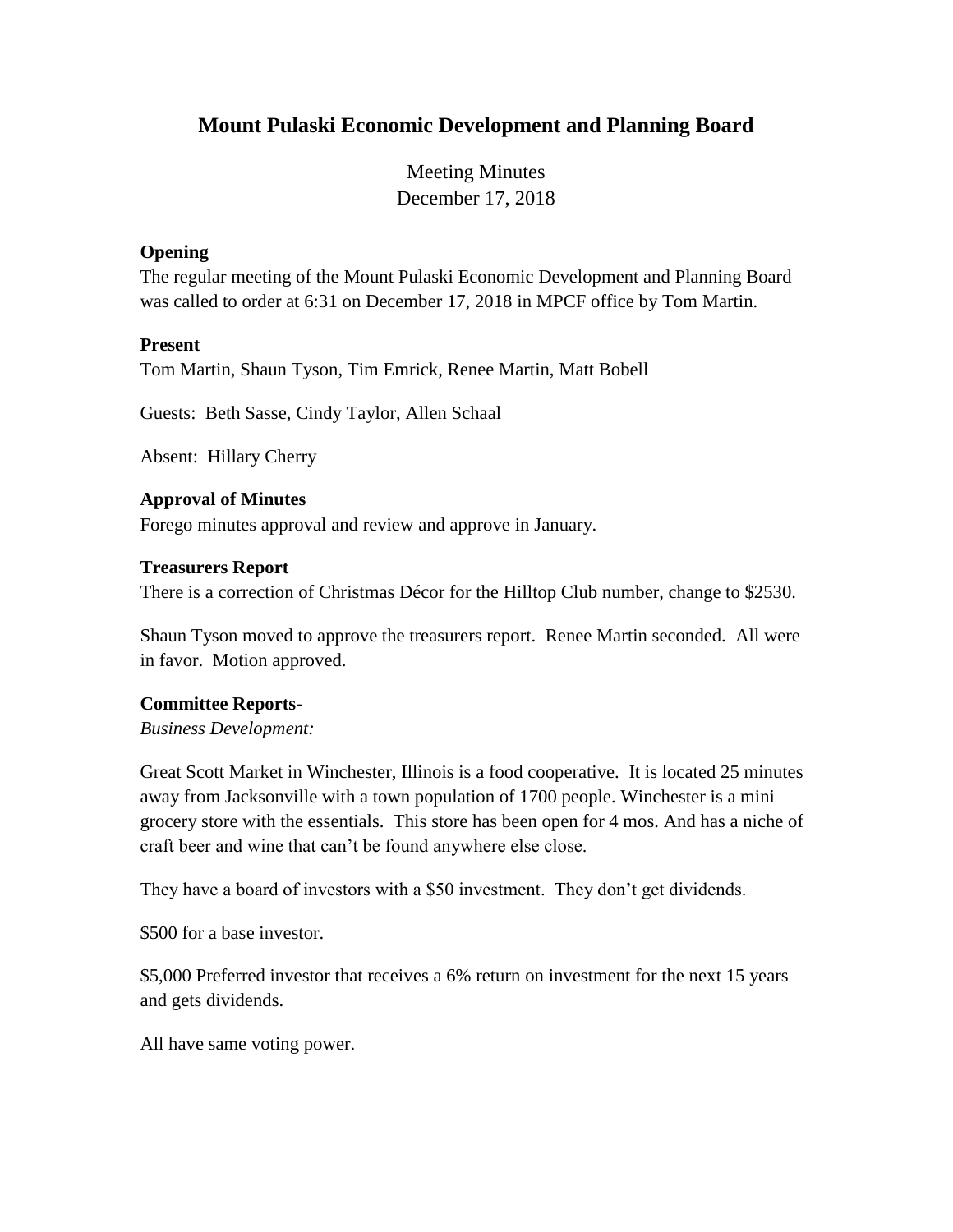Winchester raised \$86,000 of investments and used \$40,000 to fix building, plus equipment and start up costs.

Finding a supplier was a hard thing. Charlie from Lincoln IGA may be of interest and provide load sharing.

Tom Martin said that the EDPB couldn't do this all by their selves and need to get the Business Association involved.

Shaun suggested a steering committee to get this moving forward.

Beth Sasse and Cindy Taylor are here on behalf of a co-op child care center. Little Lambs daycare closed and there is a lack of options for childcare that help support the working families. An overall Logan County Co-op that could provide new jobs and new opportunities such as child care, fresh/local foods would be highly beneficial and would spur economic development in all communities. A co-op like this would be ran similar to an electric co-op. Individuals will join and can decide together on what they can open such as a day care, grocery store, etc. Need to talk to legal counsel. A grocery store could be their own co-op. Beth Sasse stated that they are still trying to figure the details out.

Mariah Anderson thinks that Mount Pulaski would be a great location for a food hub.

By developing a community co-op (MP, Atlanta, Chestnut) and have community support and investors, folks would want to see their investment grow.

Unlimited members may join the co-op.

John Conrad (lawyer that specializes in co-ops) will advise the EDPB for free.

Tom Martin said that we applied for a local foods grant. MP is a semi-finalist. Will do a 30-minute interview with the EPA over the phone. 50-60% of finalists get money. Would help get a food hub started.

# *Grants:*

EDPB needs a form to present to the MP city council. Send to city clerk, Kelly Cowan, CC-Mayor Bobell, and she will put it on the agenda.

After city council approval for the grant requests, Cowan needs to contact the EDPB treasurer via email if grant was approved or not and also let the recipient know too.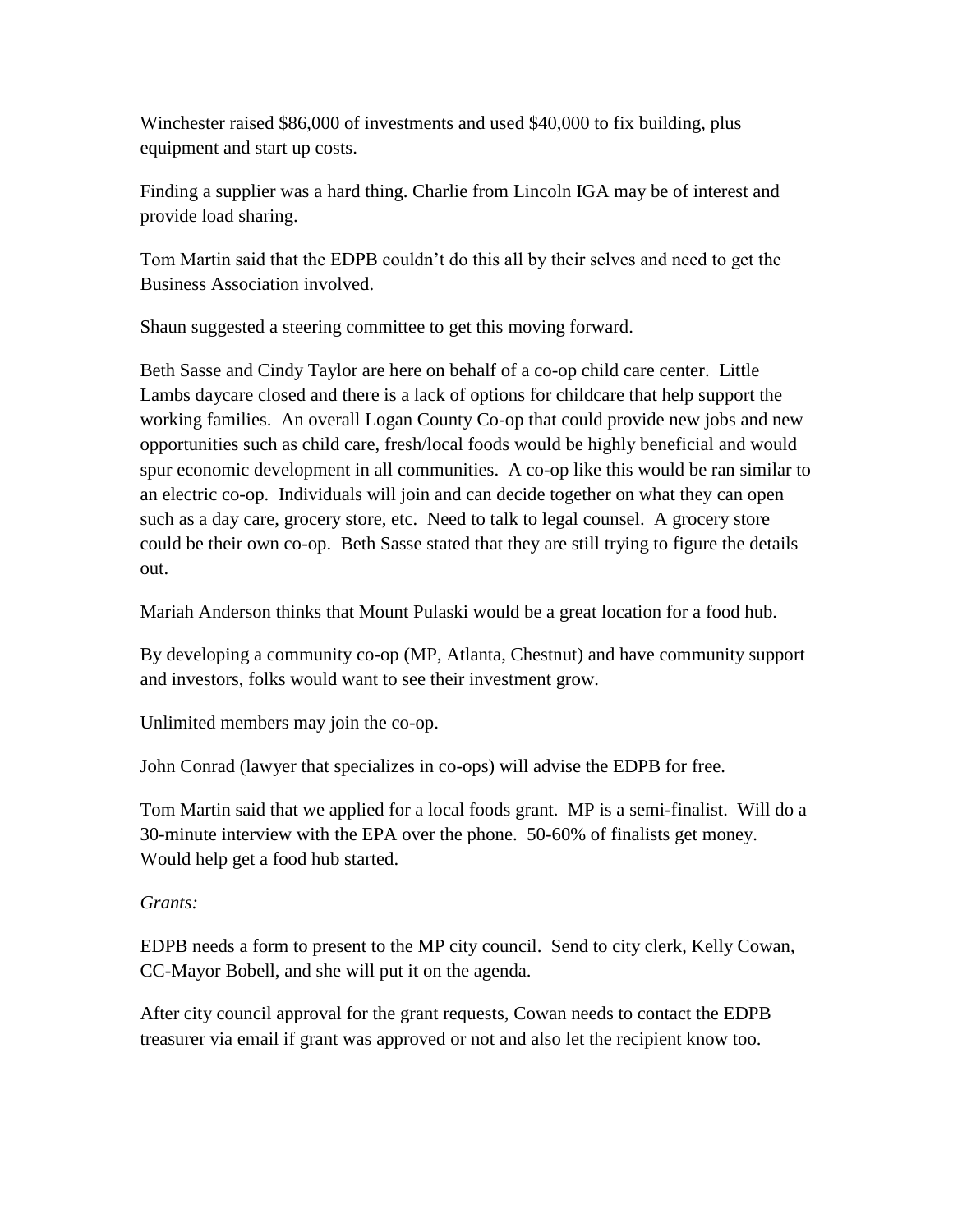#### *Website:*

The board is not happy with the overall work from Business Builders that created the website for the city of Mount Pulaski. They need to come meet with the board and review the website and make the necessary corrections at no additional charge. Board will shoot for a meet up date on January 15, 2019 with Business Builders. Tom Martin will reach out and get an update from BB.

# *Town Square Revitalization:*

Dave Leonetti, architect, will help with master plan. May cost up to \$10,000.

State of Illinois owns the retaining wall around the Courthouse lawn. New lighting will be discussed along with new landscaping.

Saturday, March 16, 2019 there will be a strategic planning meeting for the community. An architect will come in and talk about the square revitalization.

#### **Old Business**

In order to have a community garden, the EDPB are interested in purchasing a piece of land located at 201 S. Lafayette from Roger Bohn. This purchase will coincide with the overall master square revitalization project. If purchased, the board can partner with Zion and get the community garden up and running. It would be a city owned property then. Bohn is asking \$14,000 for the piece of land.

Shaun Tyson moves to proceed forward with trying to purchase the land located at 201 S. Lafayette, currently owned by Roger Bohn, with a purchase price offer of \$8,000.

Tim Emrick seconded the motion.

Roll Call Vote: Tom Martin-Yes, Shaun Tyson- Yes, Tim Emrick-Yes, Renee Martin-Yes.

Motion passed.

# **New Business**

Tom wants to increase the EDPB to seven members instead of 4. Tim suggested that the ordinance will need to be changed to accommodate that many members. Tim also said that those new positions will be more involvement than just showing up to board meetings. Will have a February time frame for new members. Will need to advertise that applicants may now apply for the positions. New appointees need to be active. Jan. 8, 2019 ordinance is scheduled to be changed. Mayor Bobell needs to advertise by using paper flyers, new herald news, Lincoln daily news, Lincoln courier.